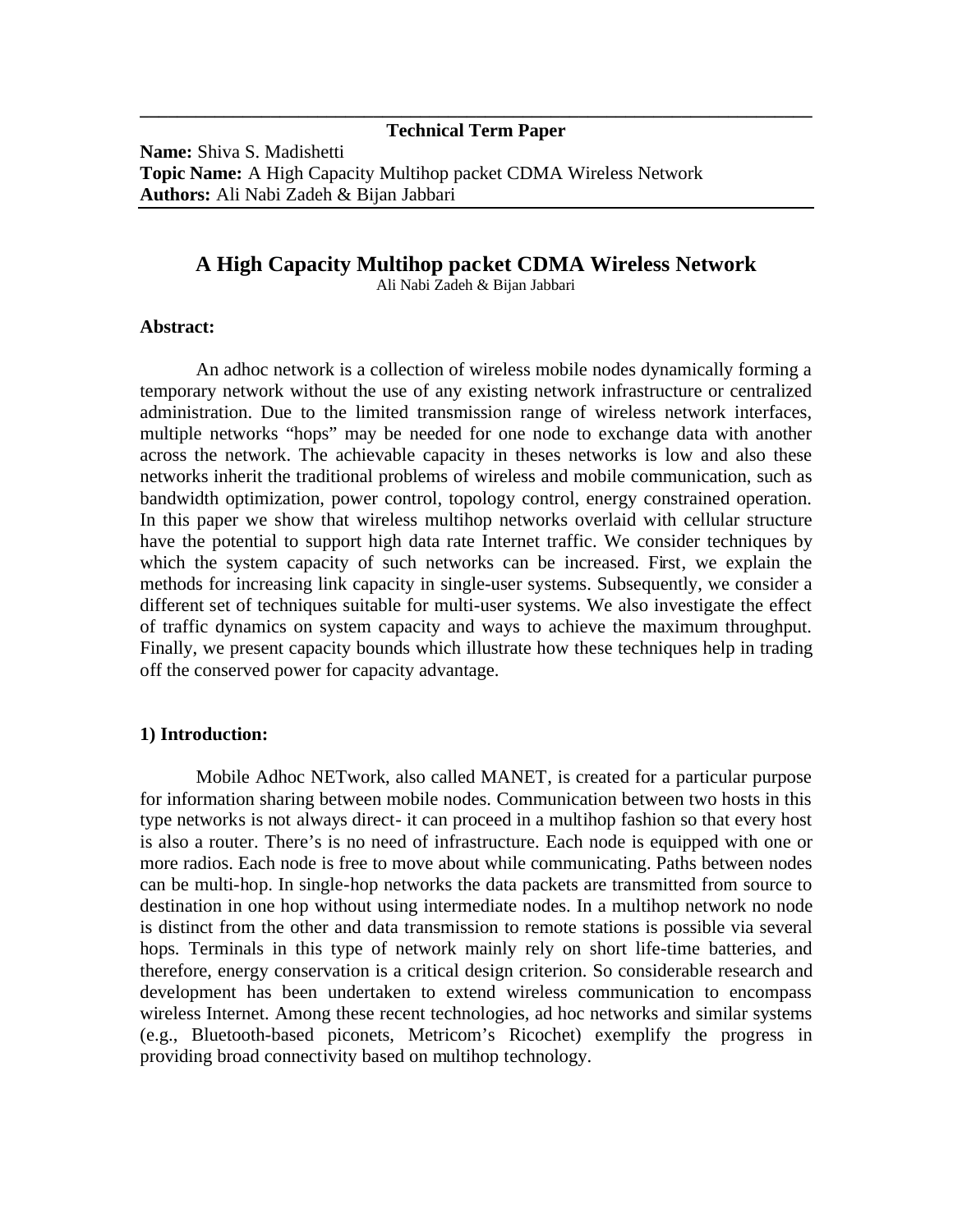In mobile adhoc network, it is often more important to optimize for energy efficiency than throughput. Many papers [3] were published on this topic to optimize the energy efficiency. But the achievable capacity in these networks is low as demonstrated by simulation studies and as supported by analytical work. Recently, power control and rate adaptation techniques have been proposed and shown demonstrative improvements on network capacity. The high propagation loss on radio links normally requires a high power at the transmitter and hence a high total consumed power. In our paper we show that the transmit power may be reduced by breaking down the distance between two communicating points into smaller segments. This is accomplished by routers that establish the path between mobile terminals and base stations subject to the constraints and requirements imposed by the network.

We can improve the capacity of wireless cellular networks by increasing the number of channels in the space by reducing the cell size. However, this won't be effective as small cells are not often desirable, as base stations and their interconnections to the wired backbone are costly. So here, as depicted in figure 1, we consider adding inexpensive wireless routers to the conventional network structure to increase the system capacity



Figure 1. Network structure: base stations (BS), routers (R) and terminals (T) are distributed uniformly in the network. Terminals in a cell might transmit to a base station in another cell based on the routing strategy.

But by simply adding routers to the current cellular networks may not improve the throughput, since relaying the packets artificially increases the total traffic, and may reduce the received signal-to-interference ratio. Additional processing of information on the network is required in order to treat the excess interference and trade off the conserved power for capacity advantage.

For a multihop network, capacity can be defined as the total rate by which information originated by all sources reaches the final destinations. Therefore, the techniques and strategies for maximizing capacity must compromise between the total amount of information that can be carried through each link and the number of hops that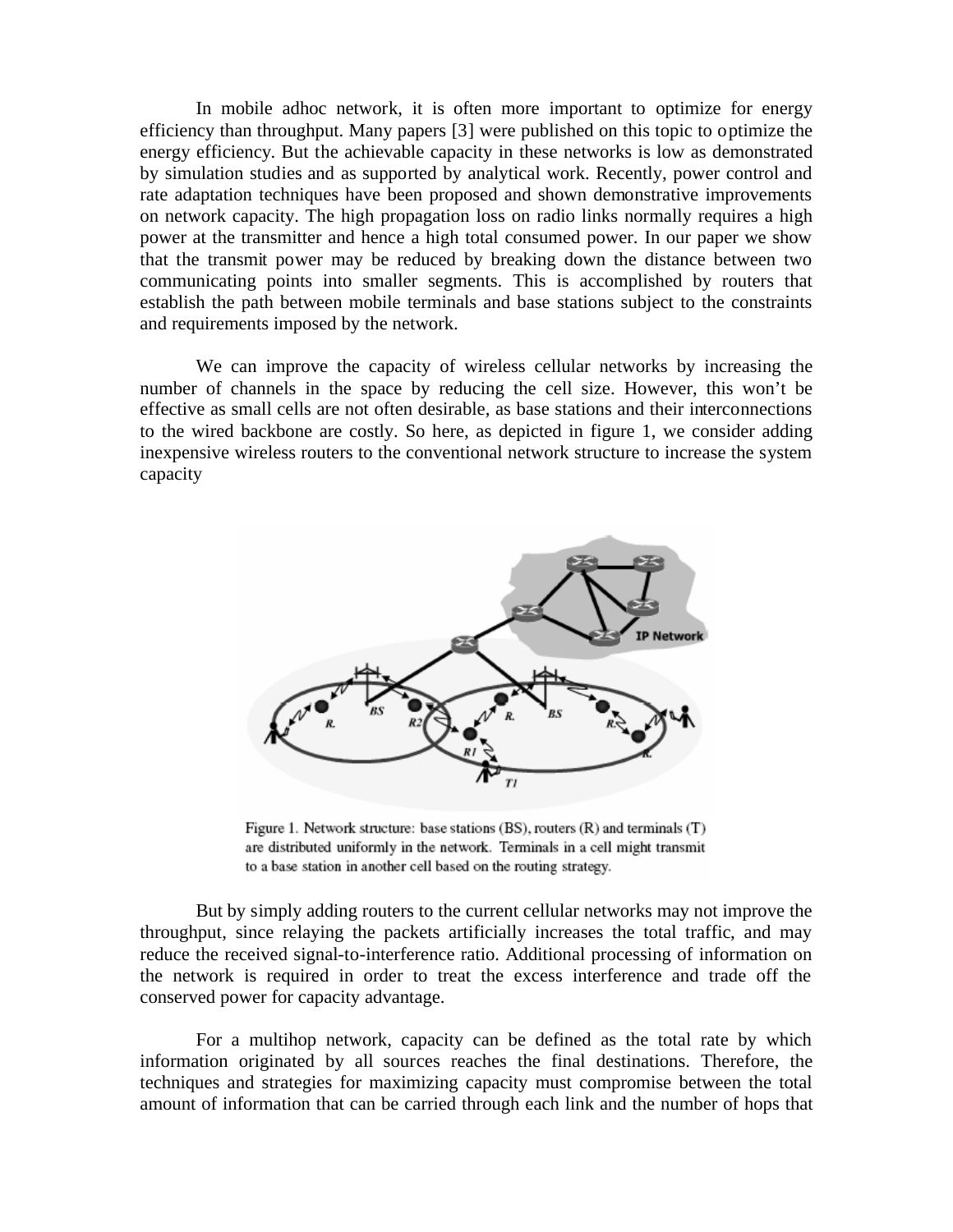the information must take to reach the destinations. This paper examines some of the techniques by which we can augment the capacity or enhance the system performance in multihop networks. We focus on a simple architecture and address the connectivity scenarios. Inherent fading and interference averaging effects make CDMA an attractive access scheme to achieve a high system capacity.

Code-division multiple access (CDMA) is a multiple access technique in which each user is given access to the entire channel all the time, with users separated by giving each a unique spreading code. CDMA is a form of spread spectrum. Spread-spectrum signal occupies a bandwidth much greater than that of the message signal it conveys. The core of spread spectrum is the use of noise-like carrier waves and the bandwidth is much wider than the required for simple point-to-point communication at the same data rate. R. C. Based on this definition, spread spectrum systems have existed in one form or another for a long time. In essence, the art of spread spectrum is seen in the way it spreads the signal energy onto a very wide bandwidth; transmits the expanded signal; and then, at the receiver, reconcentrates the energy back into the original bandwidth. As a result of this process, the signal can be transmitted at very low power levels with a minimum probability of detection and interception, and it can be very resistant to jamming and interference.



Figure 2. Packet relaying in upstream, assuming terminals T1 and T2 always have some packets to transmit. In each time slot, the neighboring routers are in different modes in order to be able to exchange data.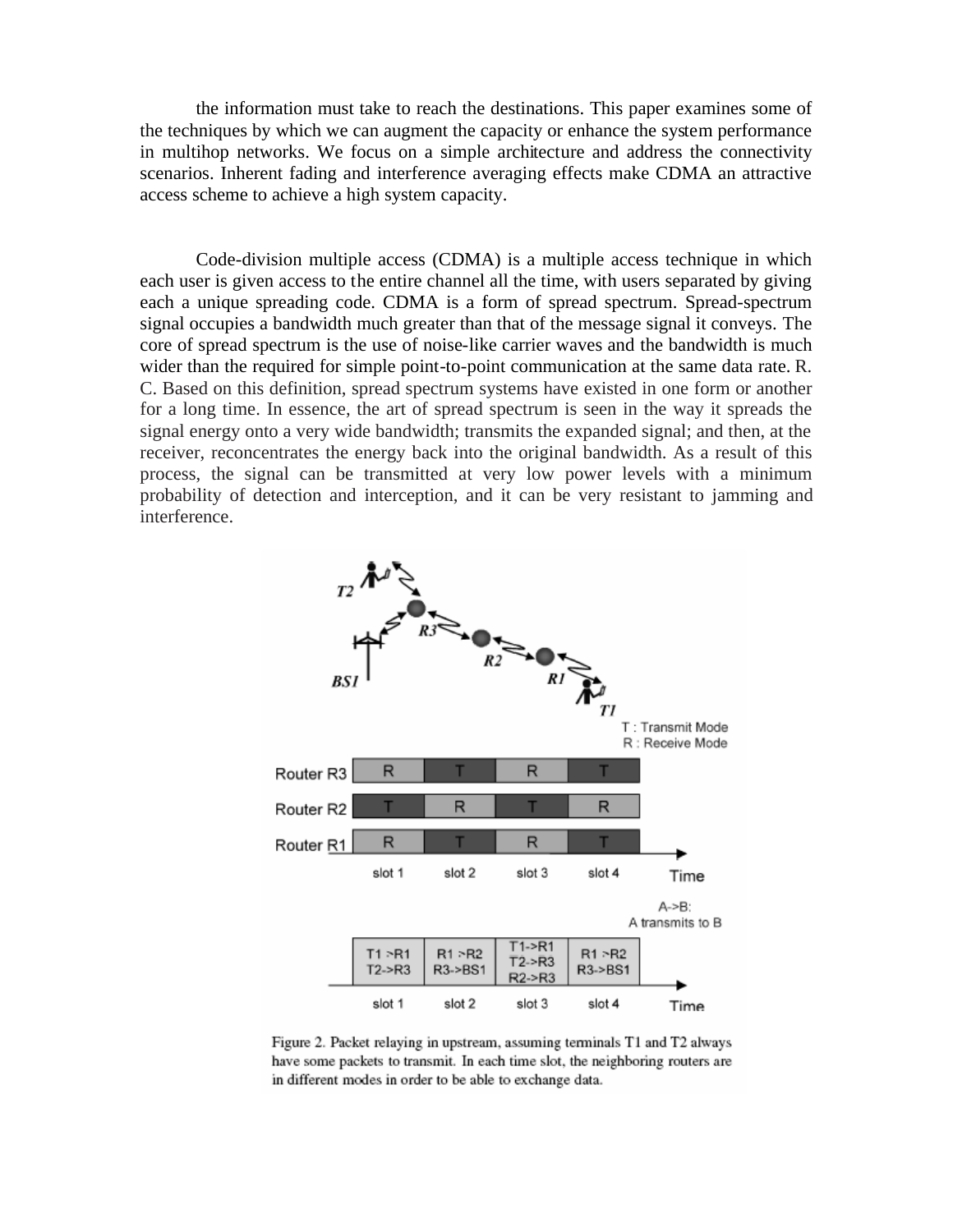The upstream and downstream transmissions may involve multiple routers in which packets are relayed in the same frequency band using a time division duplex (TDD) scheme (see figure 2). TDD is explained in figure 2a.



Figure 2a.

Time-division duplex (TDD) refers to duplexes communications links where the uplink is separated from the downlink by the allocation of different time slots in the same frequency band.

In each frequency band and in each time slot, packets are transmitted using different spreading sequences. Note that due to high power level difference between transmit and receive signals, simultaneous transmission and reception in the same frequency band is not practical. All nodes are required to be synchronized in order to reduce packet collision. Practically, however, exact synchronization is only necessary within the range of a few hops. Terminals and routers may send and receive on several spreading sequences, dynamically assigned by base stations. Base stations instruct the nodes which channels to listen to and on which channels to transmit their data. In each slot, almost half of all the routers are in transmit mode and the rest are in receive mode. The routers change their mode alternately at the end of each slot; hence other nodes know when they can transmit packets to them. Efficient use of routers leads to a reduction in the required transmits power, thereby providing an opportunity to extend the cell size or to allow higher data rate. It further helps in better scheduling of traffic. For example, bursty traffic can be handled through a route without affecting the reception capability of the other parts of the network. In the following sections, we show how the network can take advantage of this power saving to support higher data rate traffic. Realizing the full potential of the allocated bandwidth will require taking advantage of all of the new proposals for coding and space-time processing for radio links. In a multi-user system, link capacity can also be increased by techniques like interference cancellation and multi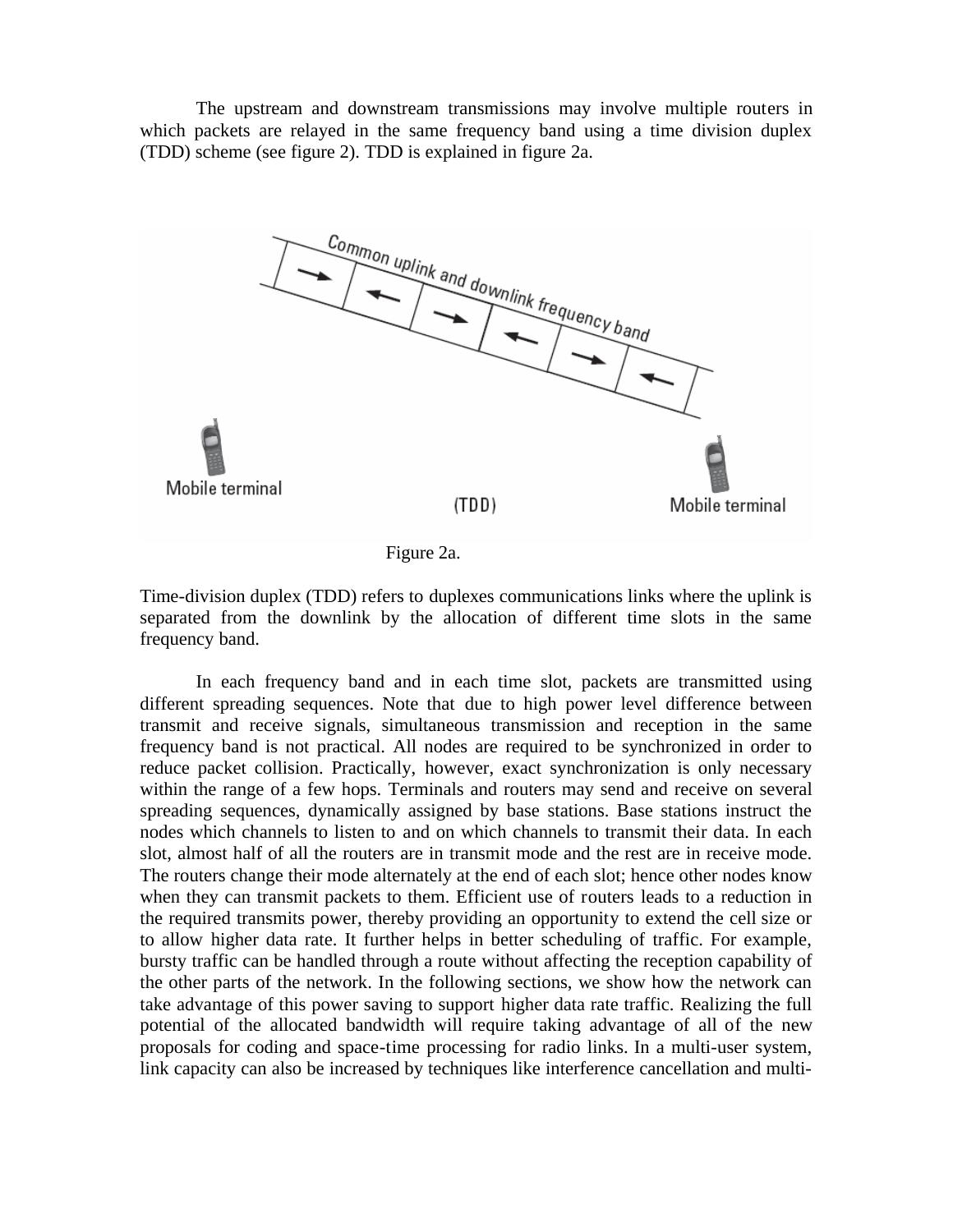user detection. As more information on the whole network is available, medium access techniques and routing strategies can highly increase the total capacity.

## **2. Link capacity in single user system**

The Shannon limit or Shannon capacity of a communication channel refers to the maximum rate of error-free data that can theoretically be transferred over the link if the link is subject to random data transmission errors. The Shannon limit is a statement of Shannon's theorem for the case of a limited bandwidth communication channel.

The Shannon limit states the following: For an analog channel of signal strength *S* which is subject to interference by a Gaussian white noise interference signal of strength *N*, the best possible information transfer rate *C* achievable by even the most clever error correction scheme will be:

 $C = W \log_2(1 + S/N)$ 

where

 $C =$  net channel capacity (in bits per second) after error correction,  $W =$  raw channel frequency or bandwidth,  $S/N =$  signal-to-noise ratio given as a straight ratio (not in decibels)

Shannon capacity theorem thus gives the maximum spectral efficiency in terms of bits-per-second per-Hertz and it depends on channel statistical behavior as well as design aspects such as power control strategy and receiver technology. A simple case is if there is a single transmit and a single receive antenna in a flat fading channel with an averagepower constraint and perfect channel state information (CSI) available both to transmitter and receiver. It has been shown in that the optimal transmit power assignment, *P*T, satisfies:

$$
P_{\Gamma}(\gamma) = \begin{cases} \frac{1}{\gamma_0} - \frac{1}{\gamma}, & \gamma \geq \gamma_0, \\ 0, & \gamma < \gamma_0, \end{cases}
$$
 (1)

Where • is the fading coefficient normalized by noise power and the constant **•**0 is determined by the average power constraint and the specific distribution of *•* 

Link capacity is increased when the rest of the network is limited to the average received interference. In direct sequence spread spectrum modulation, this interference is well modeled by a normal distribution. Connections among routers and base stations using highly efficient links have a direct effect on increasing the total capacity of cellular structure. As interference due to relaying packets is reduced, routers act like stand-alone base stations, and system capacity is increased proportional to the ratio of routers to base stations.

#### *2.1. Diversity techniques*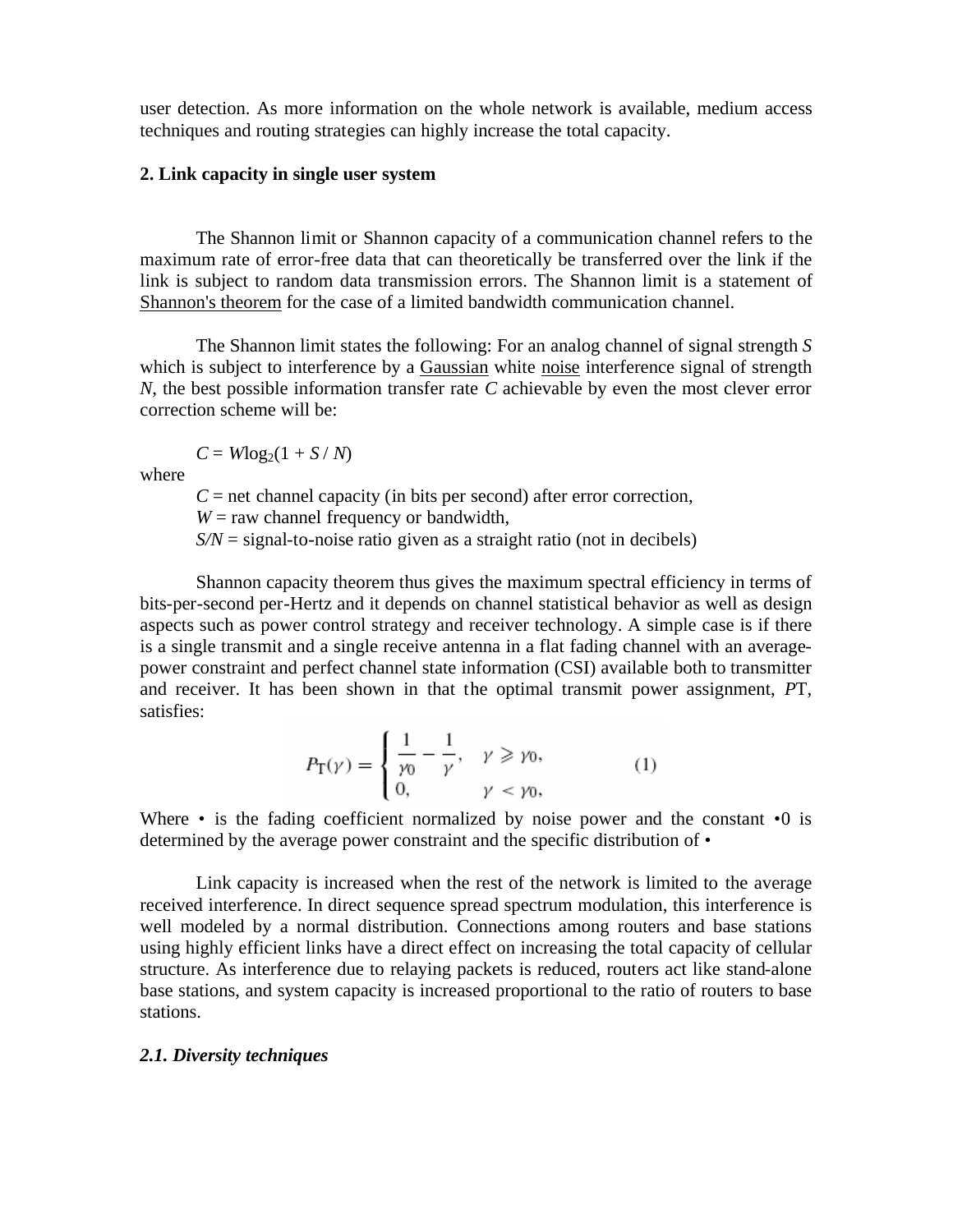Multipath fading severely attenuates the transmitted signal; it also provides several replicas of the signal at the receiver. These replications can be used at the receiver by optimally separating and combining the total received power. Multipath is simply a term used to describe the multiple paths a radio wave may follow between transmitter and receiver. Radio waves that are received in phase reinforce each other and produce a stronger signal at the receiving site, while those that are received out of phase produce a weak or fading signal. Multipath fading may minimized by using frequency diversity or space diversity. Frequency diversity refers to the use of complementary radar transmissions or multiple radar systems operating cooperatively at different frequencies. Frequency diversity normally relates to multiple radar sites coordinated in such a way as to achieve the frequency management task. Frequency diversity forces the jammer into an undesirable bandwidth situation. Space diversity is a method of transmission or reception or both, in which the effects of fading are minimized by the simultaneous use of two or more physically separated antennas, ideally separated by one more wavelengths. By increasing diversity order, distribution of fading tends to follow a Gaussian distribution with higher capacity limit.

In multihop networks, a receiver can benefit from one other diversity domain which is obtained from receiving several replicas of the same packet in different time slots and transmitted or relayed from different nodes. Therefore, it gives rise to both diversity gain and coding gain. This diversity method can also highly reduce interference and increase system capacity.

## *2.2. Multiple-in multiple-out radio links*

.

In bandwidth limited wireless channels, high data rate transmission requires a highly spectral efficient code which is impossible. We can increase the number of channels between the transmitter and receiver pair by using more antenna elements at each site to get high data rate

If there are *n*R receive and *n*T transmit antennas in a flat slowly fading environment, the channel can be described by a *(n*R*, n*T*)* matrix *H* whose *ij* th element gives the propagation loss from the *j* th transmit antenna to the *i*th receive antenna. Let *P*0 and *Pn* denote the transmit signal power and average power , respectively. When perfect CSI is available at the receiver, Shannon capacity as a random variable can be given as:

$$
C = \log_2 \det \left[ I_{n_{\mathbb{R}}} + H H^{\mathsf{T}} \frac{P_0}{n_{\mathbb{T}} P_n} \right],\tag{2}
$$

where  $InR$  is the  $nR \times nR$  identity matrix. For a large number of antenna elements, capacity increases linearly, rather than logarithmically, with increasing signal-to-noise ratio (SNR). Consider the case of one transmits and multiple receive antennas. For this case, equation (2) simplifies to: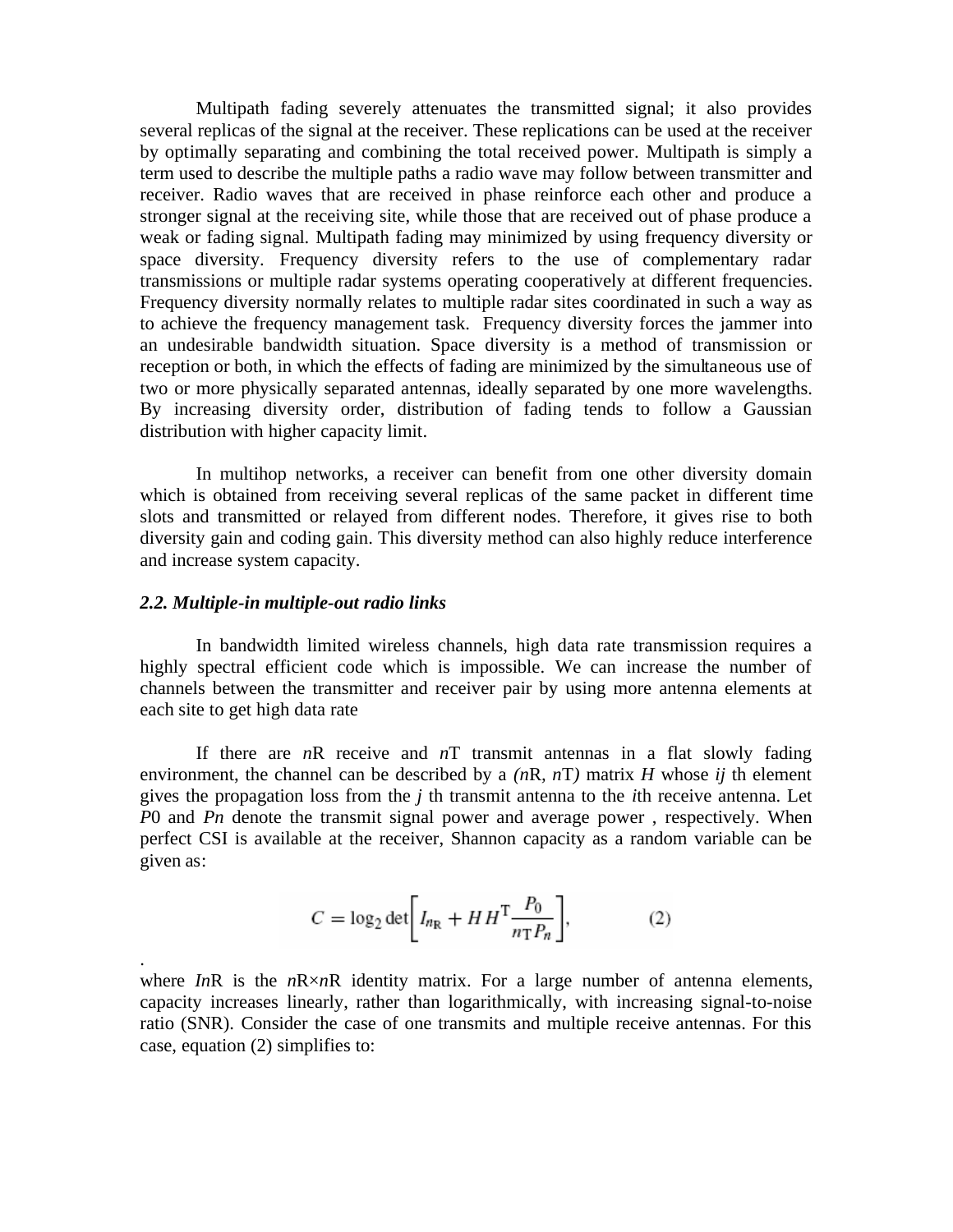$$
C = \log_2 \left[ 1 + \frac{P_0}{P_n} \sum_{i=0}^{nR} |H_i|^2 \right].
$$
 (3)

This capacity can be achieved by multiplying the input SNR by the antenna gain when array weight vector  $\cdot$  =  $(\cdot \ 1, \cdot \ 2, \ldots, \cdot \ nR)$  is defined as  $\cdot \ 1Hi = \cdot \ iH1$  for all *i*.

By increasing the number of channels, by providing temporal, transmit, and receive diversity the capacity in multiple-in multiple-out radio links is thus increased.

#### *2.3. Space-time coding*

A solution to achieving improved capacities is to employ multiple antennas at the transmitter and receiver of the wireless system. Space time coding(STC) deals with the design of good codes for multiple antenna wireless systems. Traditionally there are two scenarios of interest which are *noncoherent* and *coherent* STC. In *noncoherent STC* neither the receiver nor the transmitter knows the channel propagation coefficients, while in *coherent STC*, only the receiver has knowledge of channel through training. The basic the problem in STC is to design codes with simple encoding and decoding algorithms. In Coherent Space-Time Codes, Knowledge of the channel state information (CSI) at the receiver simplifies the coding. IN Differential and Noncoherent Space-Time Codes, We use differential detection methods for multiple antenna systems. This gives rise to unitary differential STC. Differential STC is well suited for slowly varying channels and the receiver does not require channel knowledge or the statistics of the propagation coefficients.

Space time coding is an effective transmit diversity technique to combat fading in wireless communication. Space time codes are a highly bandwidth-efficient approach to signaling that takes the advantage of the spatial dimension by transmitting a number of data streams using multiple collocated antennas. In practice, uncorrelated diversity branches can be obtained at the mobile by spacing the antenna elements approximately one-half wavelength (*•*c) apart.

#### **3. Link capacity in multiple user system**

We consider the case that more information on other users such as spreading codes and directions of arrivals (DOA) is available to the receiver and discuss its effect on link capacity.

## *3.1. Multiuser detection*

Wireless communication systems are required to accommodate many users simultaneously, while providing high data rates and on-demand data transfers. The multiuser communication system consists of many users attempting to communicate with a single receiver over a common set of channel resources. Though simple, this model captures the basic architecture of most modern cellular communication systems deployed throughout the world. Modern communication systems provide multiple access through a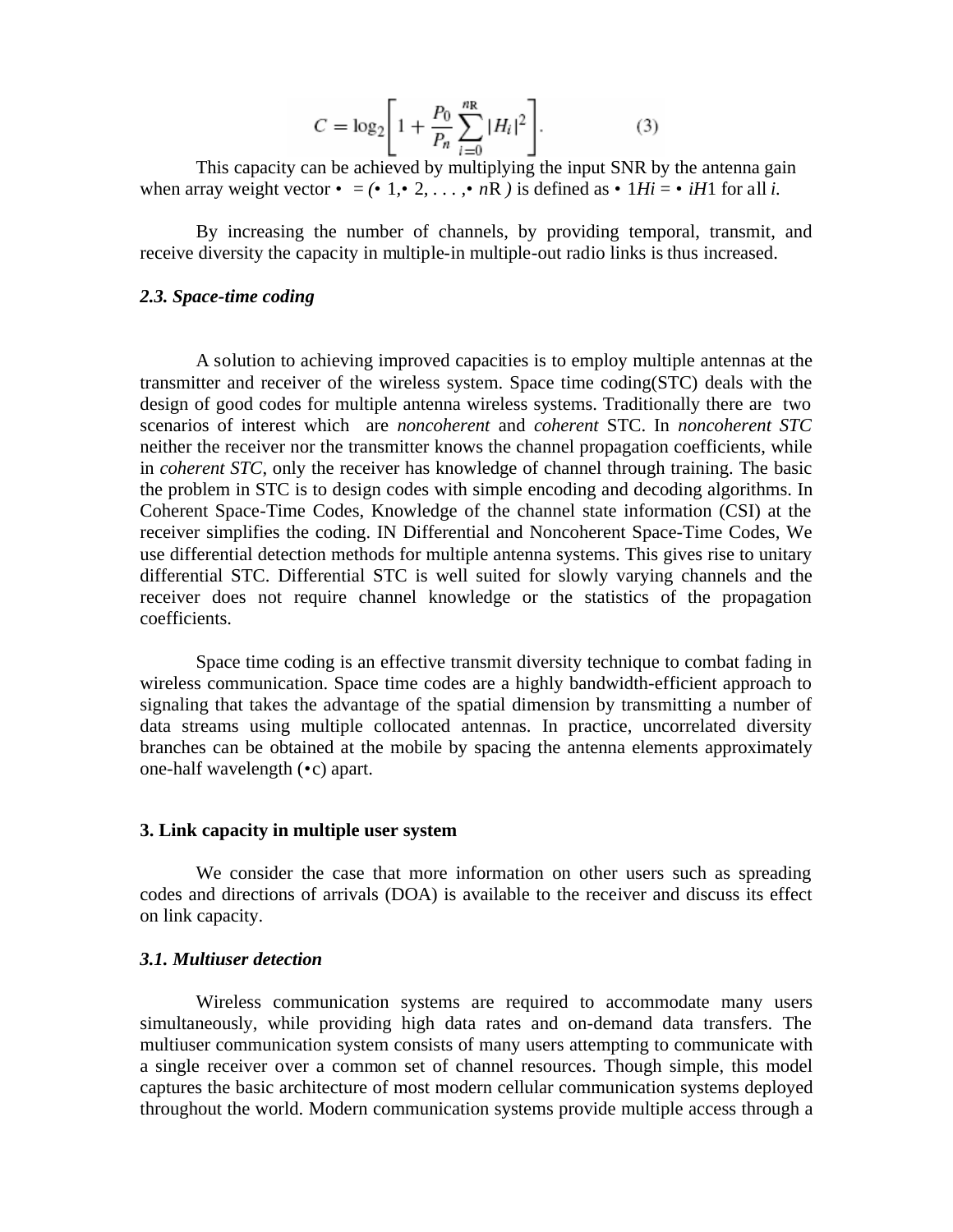combination of three methods: time-division (TDMA), frequency division (FDMA), and code-division multiple access (CDMA). TDMA and FDMA techniques essentially divide the time and frequency resources respectively between the users. CDMA, on the other hand, allows all users to use both time and frequency resources simultaneously.

In CDMA communications, the users are multiplexed by distinct code waveforms, rather than by orthogonal frequency bands, as in frequency-division multiple-access (FDMA), or by orthogonal time slots, as in time-division multiple-access (TDMA). Two major factors that limit the performance of CDMA systems are multiple-access interference (MAI) and multipath channel distortion. Many advanced signal processing techniques have been proposed to combat interference and multipath channel distortion, and these techniques fall largely into two categories: *multiuser detection* and *space-time processing* 

Multiuser detection techniques exploit the underlying structure induced by the spreading waveforms of the CDMA user signals for interference suppression. Various linear and nonlinear multiuser detectors have been developed over the past decade. It has been well established that multiuser detection techniques can substantially enhance the receiver performance and increase the capacity of CDMA communication systems. More recently, adaptive multiuser detection has received considerable attention. Adaptivity not only allows multiuser detection to be applied without additional protocol overhead with respect to that required by conventional methods, but it also allows multiuser detectors to operate in the dynamic environments found in mobile communications applications.

If *K* users in a flat slowly fading environment are simultaneously transmitting to a receiver, the channel can be described by *K* random variables *•i* modeling the propagation loss from the *i*th user to the receiver. When the receiver has perfect CSI and the transmit power of each user is *Pi,* the maximum achievable capacity for all users is found to be

$$
C = \log_2 \left[ 1 + \frac{\sum_{i=0}^{K} P_i v_i}{P_n} \right].
$$
 (4)

For a large number of users, this formula is simplified to:

$$
C = \log_2 \left[ 1 + \frac{KP_{\text{av}}}{P_n} \right],\tag{5}
$$

Where *P*av denotes the average transmitted power per user.

In asynchronous CDMA, each user transmits on all available dimensions, creating interference for other users. In second generation CDMA systems, this interference is considered as noise, resulting in a performance degradation as more users become active in the network. Multiuser detection is a method to obtain the achievable capacity as the co channel interference increases by receiving more packets from other users. Equation (4) also shows that by increasing the number of transmitted packets, the maximum information that each packet can bear is reduced. One effective method to overcome this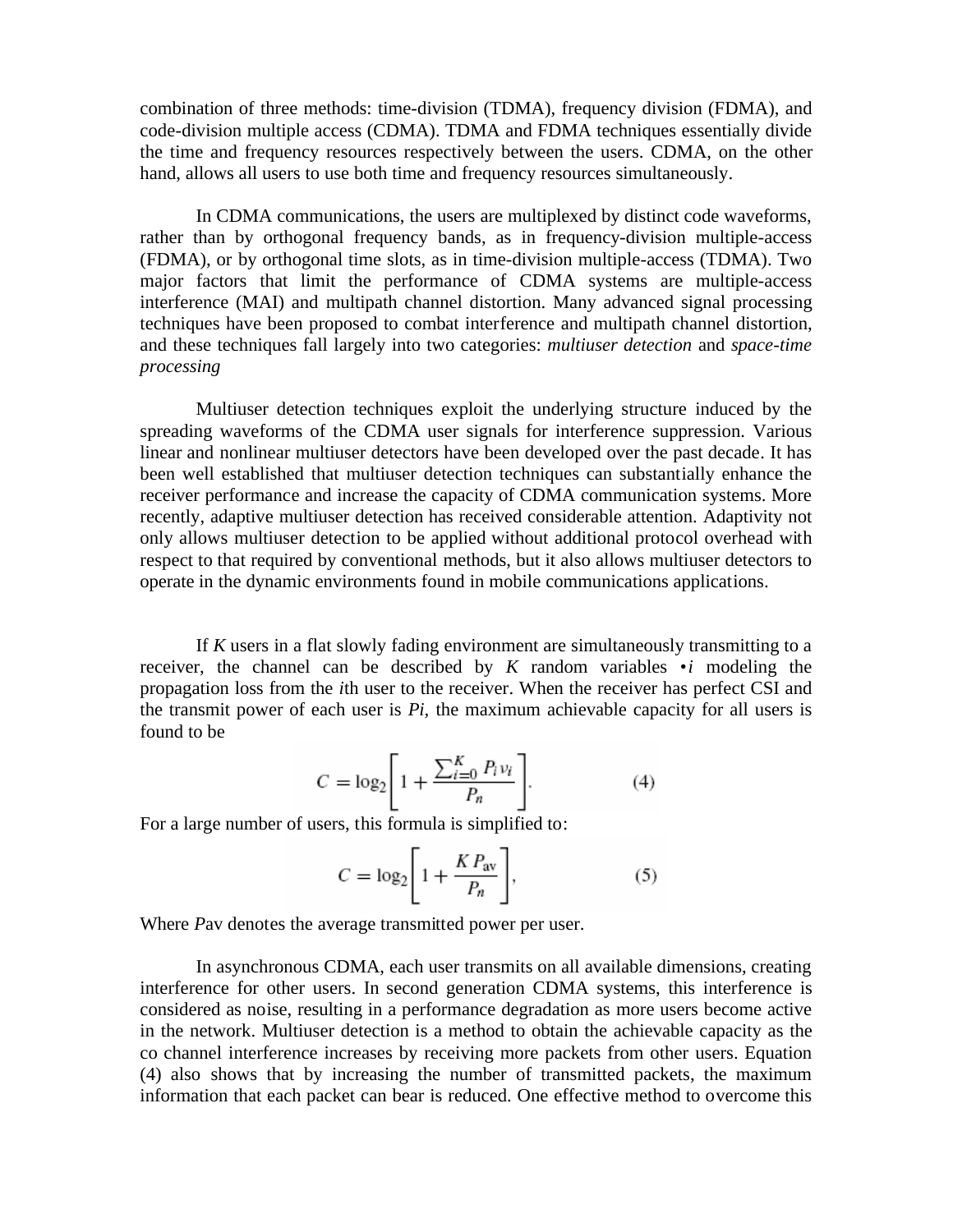problem is to use methods like hybrid automatic repeat request where packets are saved at the destination and more parity bits are requested by the receiver until data is decoded. By this method, multirate traffic is generated with the rate changing adaptively based on channel state.

Multiuser detection has the capability of reducing sensitivity of decoding to the near-far effect and power control which results in a lower bit error rate in the upstream and in high power conservation in the downstream since varying transmit power may be used for near and far users. Multi-user detection is an effective technique that can remove the saturation region of capacity versus SNR, and therefore it has the potential to take advantage of the conserved power in multihop networking to increase capacity.

## *3.2. Smart antennas and interference cancellation*

 A smart antenna system combines multiple antenna elements with a signal processing capability to optimize its radiation and/or reception pattern automatically in response to the signal environment. Smart antenna solutions are required as the number of users, interference, and propagation complexity grows. In truth, antennas are not smart—antenna systems are smart. Generally co-located with a base station, a smart antenna system combines an antenna array with a digital signal-processing capability to transmit and receive in an adaptive, spatially sensitive manner. In other words, such a system can automatically change the directionality of its radiation patterns in response to its signal environment. This can dramatically increase the performance characteristics (such as capacity) of a wireless system. The following are distinctions between the two major categories of smart antennas regarding the choices in transmit strategy:

- switched beam—a finite number of fixed, predefined patterns or combining strategies (sectors)
- adaptive array—an infinite number of patterns (scenario-based) that are adjusted in real time

A simple antenna works for a simple RF environment. Smart antenna solutions are required as the number of users, interference, and propagation complexity grow. Their smarts reside in their digital signal-processing facilities.

Like most modern advances in electronics today, the digital format for manipulating the RF data offers numerous advantages in terms of accuracy and flexibility of operation. Speech starts and ends as analog information. Along the way, however, smart antenna systems capture, convert, and modulate analog signals for transmission as digital signals and reconvert them to analog information on the other end.

In adaptive antenna systems, this fundamental signal-processing capability is augmented by advanced techniques (algorithms) that are applied to control operation in the presence of complicated combinations of operating conditions.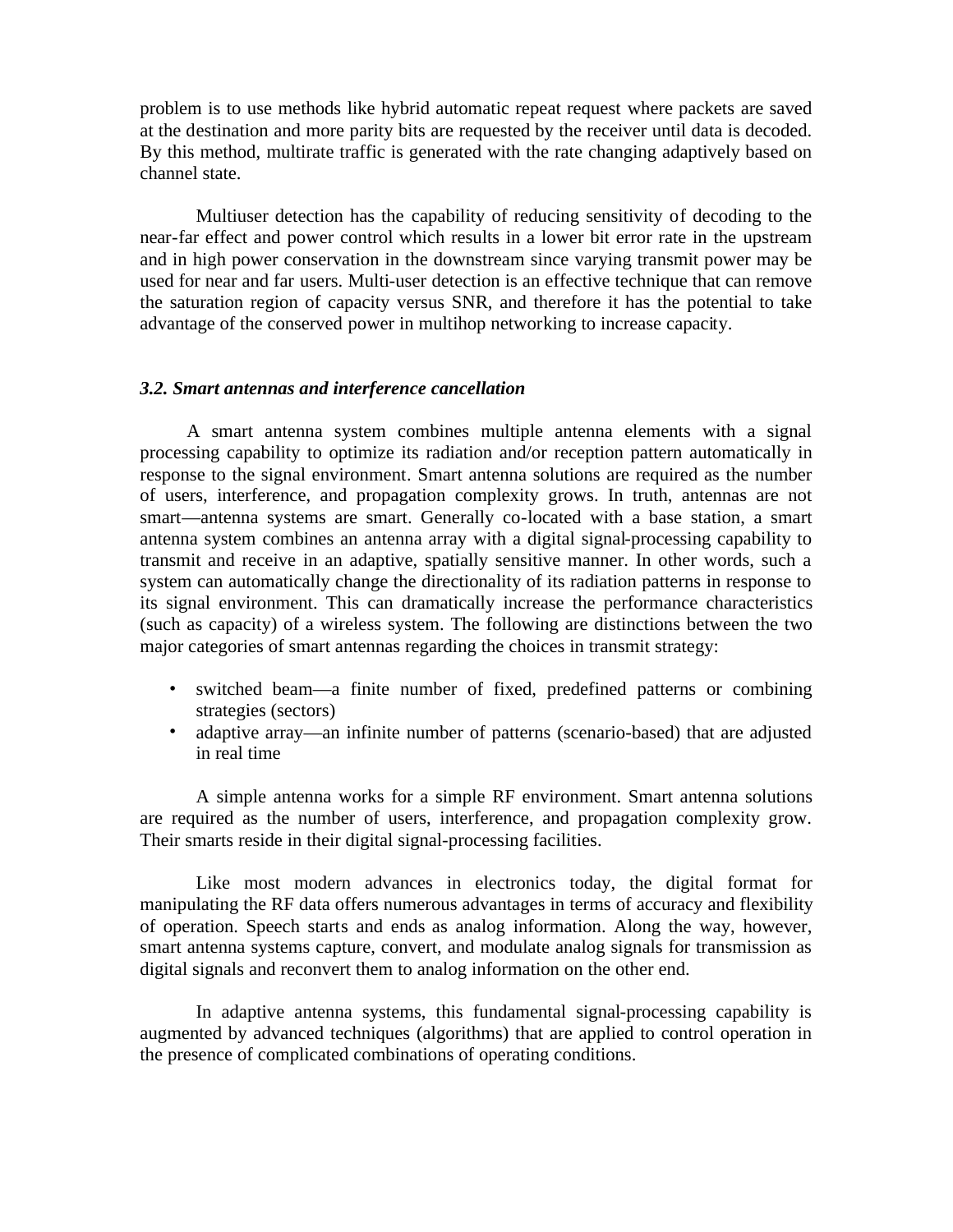Link capacity will not linearly increase by the number of transmitted packets with multiuser detection. For high SNR, splitting power on different channels results in a better performance. Due to imperfections in practical antennas, the reliability of reception from terminals located in the areas where adjacent sectors overlap is degraded significantly. Using directional antennas at terminals and routers is not effective, since due to wide angular spread of the signal, receive antennas cannot distinguish between the directions of signal arrivals from different transmitters. An M-element smart antenna [6], however, can null  $M \cdot 1$  interferers independent of the multipath environment. By adding routers to the cellular structure, as the number of nodes communicating to any node is reduced, smart antennas can be more effective. In this structure, even array antennas with fixed patterns are performing better since beam separation needed for transmission can be accomplished more easily.

## **4. Network capacity**

Till now we have discussed the methods to increase the capacity of these that the maximum information can be transferred through the network links. But we have problems with the randomly varying nature of the transmission medium and d we considered how to achieve a reliable link when there is interference. In our multihop packet CDMA network, we are only concerned with time and space allocation. Time scheduling is referred to as medium access protocol and space sharing is referred to as routing strategy. We consider within the network, the packet end-to-end quality of service is an important parameter. Information exchange between nodes is useful only if it directs the information toward the destinations.

So to obtain optimal transmission strategy including transmit power adjustment, time scheduling, and routing is not simple for radio networks because different packet types bear different amounts of information and need different SNRs to be detected. QoS requirements like minimum acceptable bandwidth and maximum delay add other constraints to the system that affect the capacity calculation. Just like the single channel case where capacity is a function of CSI, feeding back system state information (SSI) to the transmitting nodes has a direct effect on the choice of adjustable parameters such as transmission power and data rate to achieve the capacity limits. In a multihop wireless network, medium access technique and routing strategy are closely correlated. When transmission is destined to a very close neighbor, there is no need for strict. On the other hand, if transmission is directed toward a region with many receiving nodes, slot assignment can significantly reduce the interference level and result in a better performance.

Routing has a significant impact on the network capacity. Routing helps to establish a multihop link between any two nodes of the network. Routing provides two functions: first, to increase the number of available channels in the space, the transmit power and next hop are assigned for each node and second, directing the traffic with a fewer number of hops so that to make more information available towards the destination. For any system structure based on a transmit power constraint and propagation loss, not all nodes can be connected to each other. Although transmission on short hops reduces the interference, at the same time the network traffic is artificially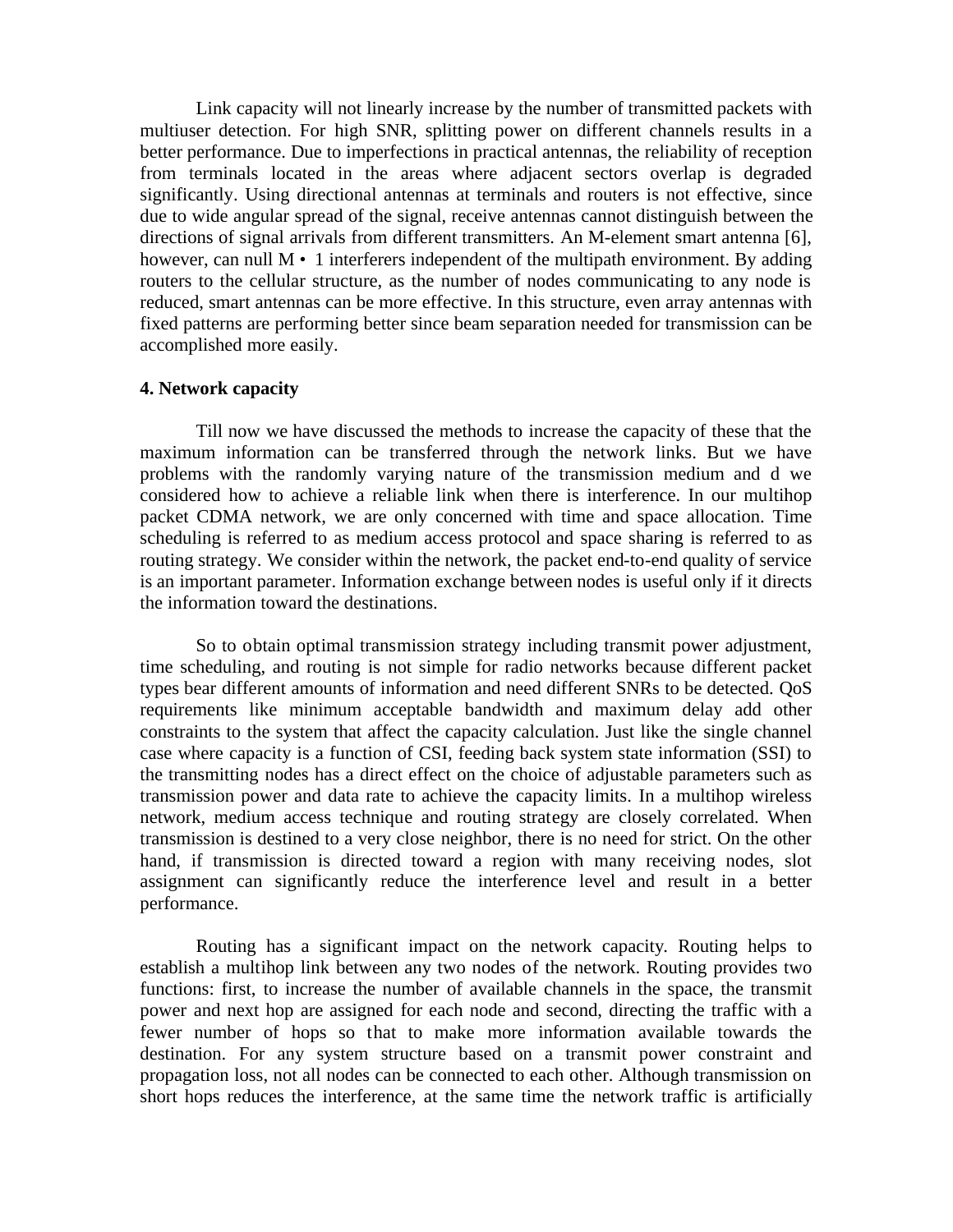increased due to several transmissions of the same packet by intermediate hops. Consequently, the optimum strategy must include the excess power consumed due to relaying of packets.



Figure 3. Transmission in the downstream from BS2 to T1 is not a good choice since transmitting packets from A to T1 creates high interference for the very close router B.

The strategy of minimizing energy is far from optimum for maximizing capacity. Figure 3. shows a structure with asymmetric links and loop-free connections. In each slot, we have categorized all the routers which are in the same mode as routers of type I and routers of type II. Since transmission in the forward and backward direction in the link might create different interference levels on the neighboring receivers, some of the links are used as they are asymmetric. Nodes A and B are the nearest neighbors to each other. In the downstream, packets received from B to A cannot be relayed to the terminal, since due to high distance ratio from router A to terminal, and router A to router B. This transmission creates a very high interference at node B. So a better choice is to transmit the terminal's packets from a different base station and through a different path. But, if multiuser projection receivers are used in the physical layers, receivers can remove the high interference from the close neighbors, and therefore, the same path can still be used for the downstream transmission. So to maximize network capacity, the routing strategy must be specifically designed for this purpose, and it must be a function of the techniques used in the physical layer.

The optimum solution given for this problem is a strategy which jointly designs techniques and algorithms for physical, data link, and network layers. This strategy determines the following decision variables:

- The techniques and technologies to be used in receivers and transmitters
- To whom the transmission should be addressed
- The amount of information to be transmitted on each channel
- The transmit power level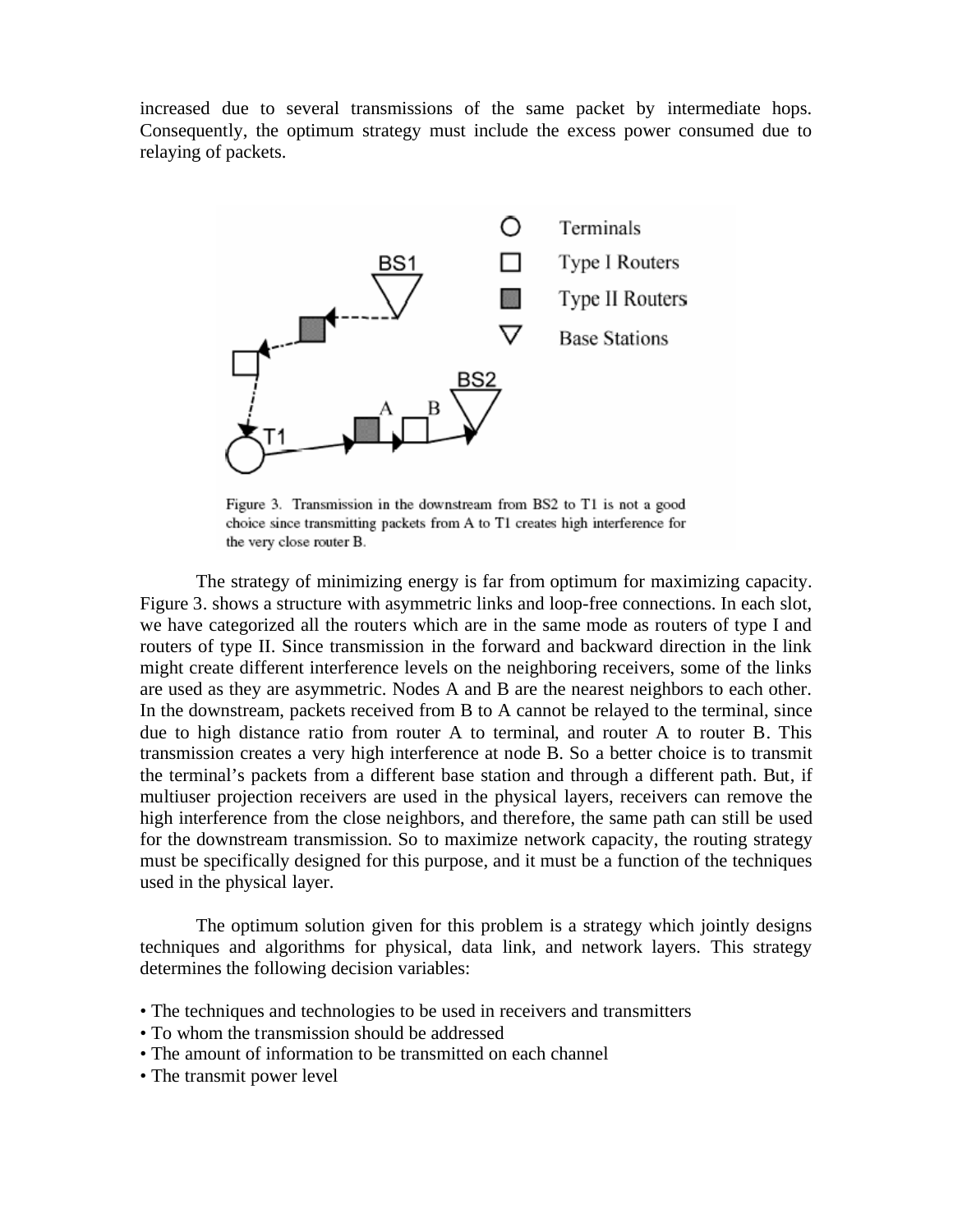In [4], the authors have derived algorithms for power control in a conventional cellular network in which an array of modes (transmit power level, modulation method) is selected based upon the current state of the system. The algorithm is based on minimizing the average cost until the buffer of the node empties. This approach, appropriately formulated to include relevant dynamic system variables, may load-balance an overlaid ad hoc network by minimizing the total path cost. This, in turn, yields higher throughput.

This optimum strategy has been analyzed in [5]. The strategy is based on minimizing an objective function on a slot by slot basis. Minimizing this function will give us the next hop, transmit power level, and the amount of information in bits to transmit. In each time slot, we define a cumulative cost for each node with the following components:

• Overhead cost, a function of the Shannon capacity with arguments of transmit power and aggregate interference at the receiver

• transmit power cost

• Next hop cost, the cost associated with the neighboring node with minimum cumulative cost

The neighboring node for which the cost is minimized is chosen as the next hop in the path, and this process is repeated for each time slot. This algorithm is clearly dynamic and is expected to converge to an optimal solution after a small number of time slots.

### **5. System performance**

In this section we describe how the performance is improved when previously stated techniques are deployed. We assume a following scenario for routing. A transmitter sends data to a receiver for which the link propagation loss is minimum as compared to other links. We also assume that ideal power control is employed, and the required received power levels at all receivers are the same. Terminals transmit data with probability 'pt' independently from slot to slot. Different types of network nodes are distributed uniformly in the plane with different per-unit-area densities.

We give the probability density function (pdf) of the received power per packet at each node, Hi. Let •Rx be the density of receivers, including routers in receive mode, and let m be the propagation exponent. The probability density function(pdf) of the received power for a node in the center of a circular region, Ra, with radius a due to transmission of one packet within this region has been derived in [13] as:

$$
f_{H_i}(h) \approx \frac{2}{m N h^{(1+2/m)}} + \frac{1}{N} \delta(h-1)
$$
 (6)

in which  $N = \cdot Rx \cdot a2$ ,  $\cdot ( \cdot )$  is the Dirac delta function. Each receiver, based on whether a transmission is destined to that receiver or not we use the terms intracell and intercell interference. By this definition, the first term in formula 6 contributes to the total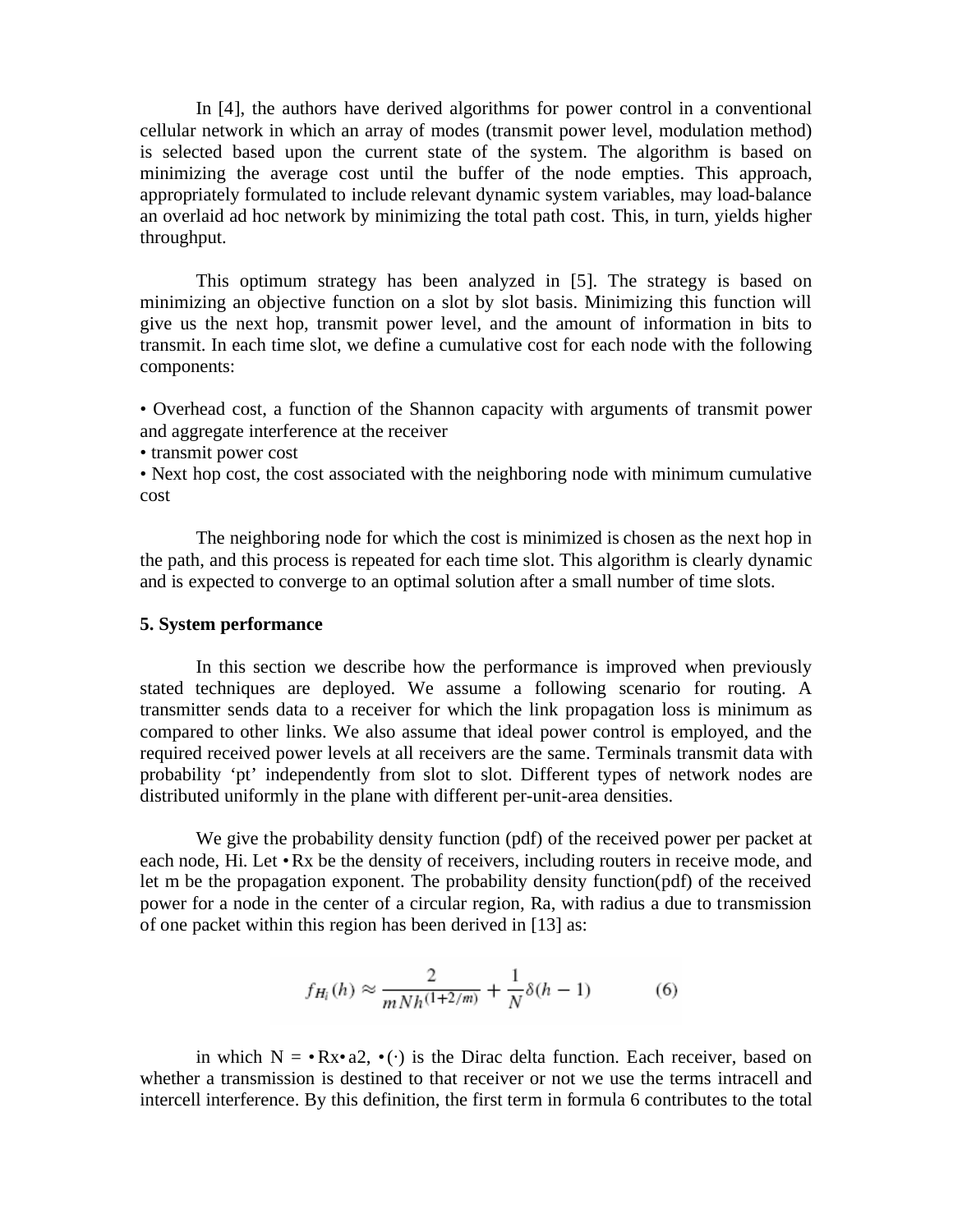intercell interference and the second term to intracell interference. The moments of Hi in the limit as  $N \cdot \cdot$  are obtained as:

$$
\lim_{N \to \infty} N \int_0^1 h^k f_{H_i}(h) dh
$$
  
=  $1 + \frac{1}{mk/2 - 1}$  for  $k \ge 1$  and  $m > 2$ . (7)

The simulation results have shown that the received power from different nodes is nearly independent of each other. Therefore, the characteristic function of the total received power can be obtained from the characteristic function of the received power due to individual nodes when *an* approaches infinity. The complete discussion for calculating the pdf of the received power from each node considering the effect of the traffic density has been given in [14]. For the simple case that all the transceivers are of the same type, transmitting maximum of one packet in each slot, and links efficiencies are equal, the pdf of the total received power at each receiver, *H*T, can be obtained as:

$$
M(\omega) = E \left( e^{-i\omega H_T} \right)
$$
  
=  $\exp \left( -\frac{\lambda_{Tx}}{\lambda_{Rx}} \sum_{k=1}^{\infty} \frac{(i\omega)^k}{k!} \left( 1 + \frac{1}{(mk/2 - 1)} \right) \right)$  (8)

in which *•*Tx is the density of packets in the network. The pdf can easily be obtained by calculating the inverse fast Fourier transform of this characteristic function. It is interesting to note that for  $m = 4$ , this function can be expressed based on the error function, where fast numerical algorithms for its calculation exist:

$$
M(\omega) = \exp\biggl(-\frac{\lambda_{\text{Tx}}}{\lambda_{\text{Rx}}}\sqrt{\text{i}\pi\omega}\,\text{erf}\left(\sqrt{\text{i}\omega}\right)\biggr). \tag{9}
$$

In the first example, we consider the case where the system is using interferencelimited receivers with multiuser detection capability of  $Kc = 50$ , and examine the outage probability as a function of the average number of packets generated by terminals in each slot. Figure 4 shows the effect of increasing the density of routers when highly efficient links are established among routers and base stations. *•* is the efficiency factor and is defined as the efficiency ratio of links among the routers and base stations to links with terminals connected at one end. Due to randomness in the locations of routers and also variance in the number of packets which routers relay, when  $\cdot = 1$ , increasing the density of routers, *•*R, increases the interference variance and thus de creases the system throughput. In other words, when all the network links have the same capacity, in our simple routing scenario, power conservation does not result in better performance. As *•*  increases, higher density of routers results in better performance. It is seen from the figure that for outage probability of  $10\cdot 2$  and efficiency factor of  $\cdot$  = 10, increasing the density of routers from 0 to 10 will result in 300% throughput increase.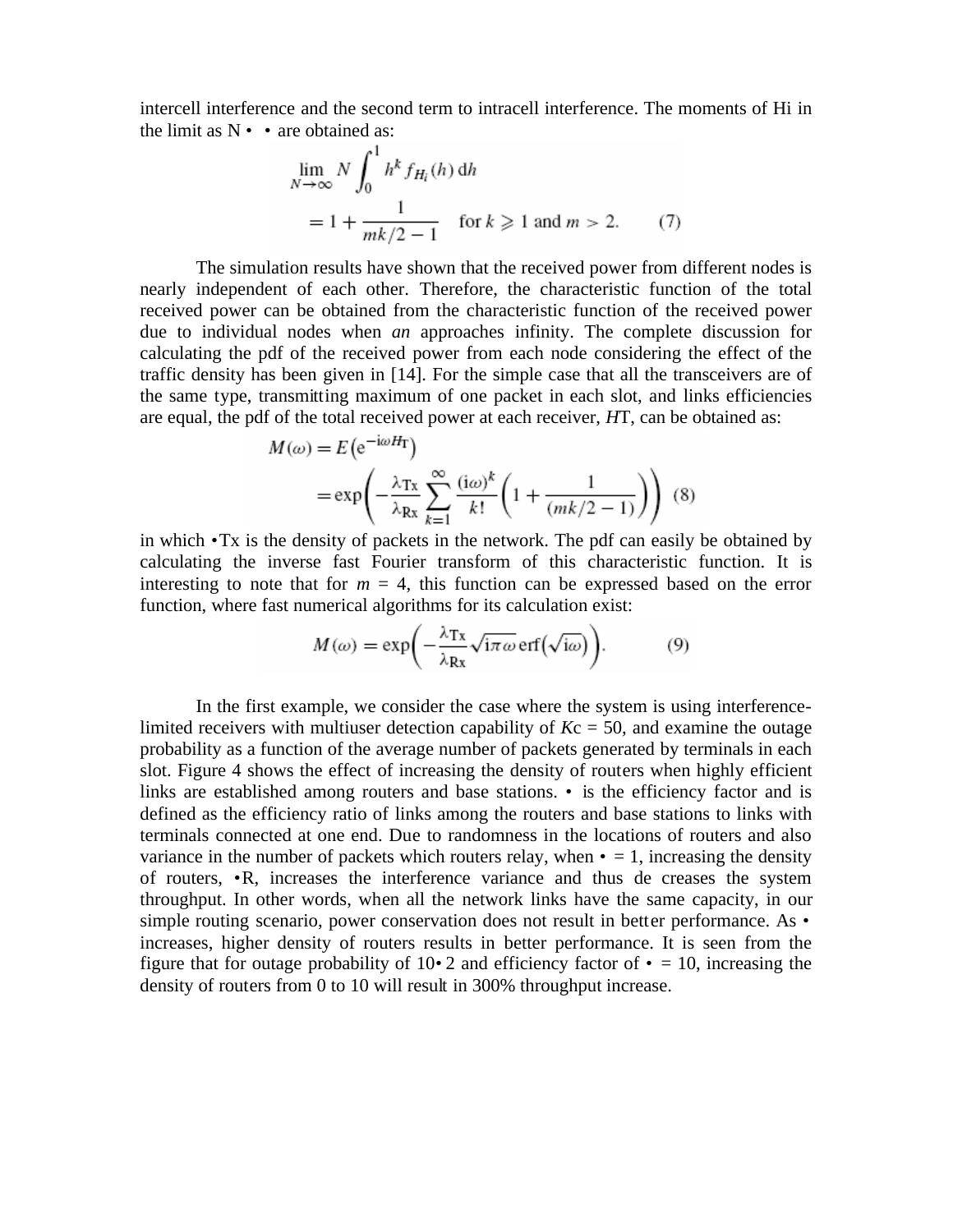

Figure 4. Probability of outage versus the average number of generated packets for different density of routers  $\lambda$ R = 0, 5, 10 and different link efficiencies,  $\eta$ , for connections among routers and base stations. Density of base stations is  $\lambda$ BS = 1 and receivers are interference limited with multiuser detection capability  $K_c = 50$ .

In the next example the effect of diversity techniques and multiuser detection on performance are considered. Each base station receives several times the information of a packet as the packet relays by routers before it reaches the destination. For nodes located at the border of selection regions, originated packets and their replicas, relayed by routers, are both received at the base station with high power. When the packet is finally destined to the base station, it uses all the previously received replicas to decode the data. After decoding the packet, this information can now be used for removing the corresponding interference from the received signal in previous slots. As seen in figure 5, the effect of using these techniques is a multifold increase in system capacity as the conserved power is being optimally used.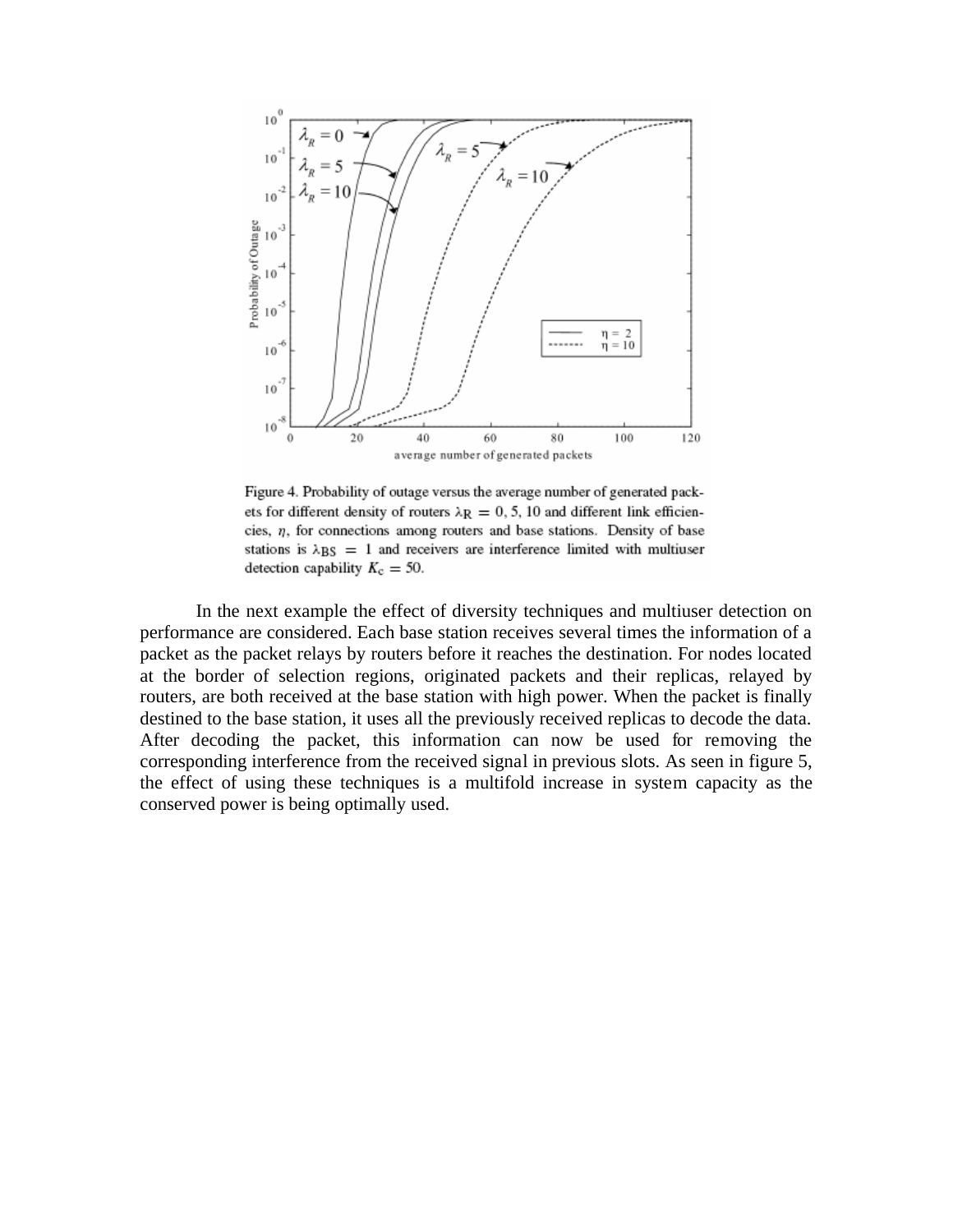

Figure 5. Spectral efficiency as a function of transmitted power for density of routers  $\lambda$ R = 0, 5, 10, 50, density of terminals  $\lambda$ T = 50, density of base stations  $\lambda$ <sub>BS</sub> = 1.

#### **6. Conclusion**

In this paper we have shown that wireless multihop networks overlaid with cellular structure have the potential to support high data rate Internet traffic. First, we explained the methods for increasing link capacity in single-user systems then we consider a different set of techniques suitable for multi-user systems. Communication between two hosts in this type networks is not always direct- it can proceed in a multihop fashion so that every host is also a router. There's is no need of infrastructure. Each node is equipped with one or more radios. Each node is free to move about while communicating. Paths between nodes can be multi-hop. In single-hop networks the data packets are transmitted from source to destination in one hop without using intermediate nodes. In a multihop network no node is distinct from the other and data transmission to remote stations is possible via several hops. Terminals in this type of network mainly rely on short life-time batteries, and therefore, energy conservation is a critical design criterion. For a multihop network, capacity can be defined as the total rate by which information originated by all sources reaches the final destinations. Therefore, the techniques and strategies for maximizing capacity must compromise between the total amount of information that can be carried through each link and the number of hops that the information must take to reach the destinations. This paper examined some of the techniques by which we can augment the capacity or enhance the system performance in multihop networks. The architecture considered in this paper benefits from inexpensive routers in the cellular structure to achieve the target capacity obtained by the cell splitting technique. By a suitable routing strategy, total transmitted power is highly decreased in multihop transmission. However, power conservation may not necessarily result in higher capacity since SIR is not affected by scaling transmitted power of all nodes. Diversity,